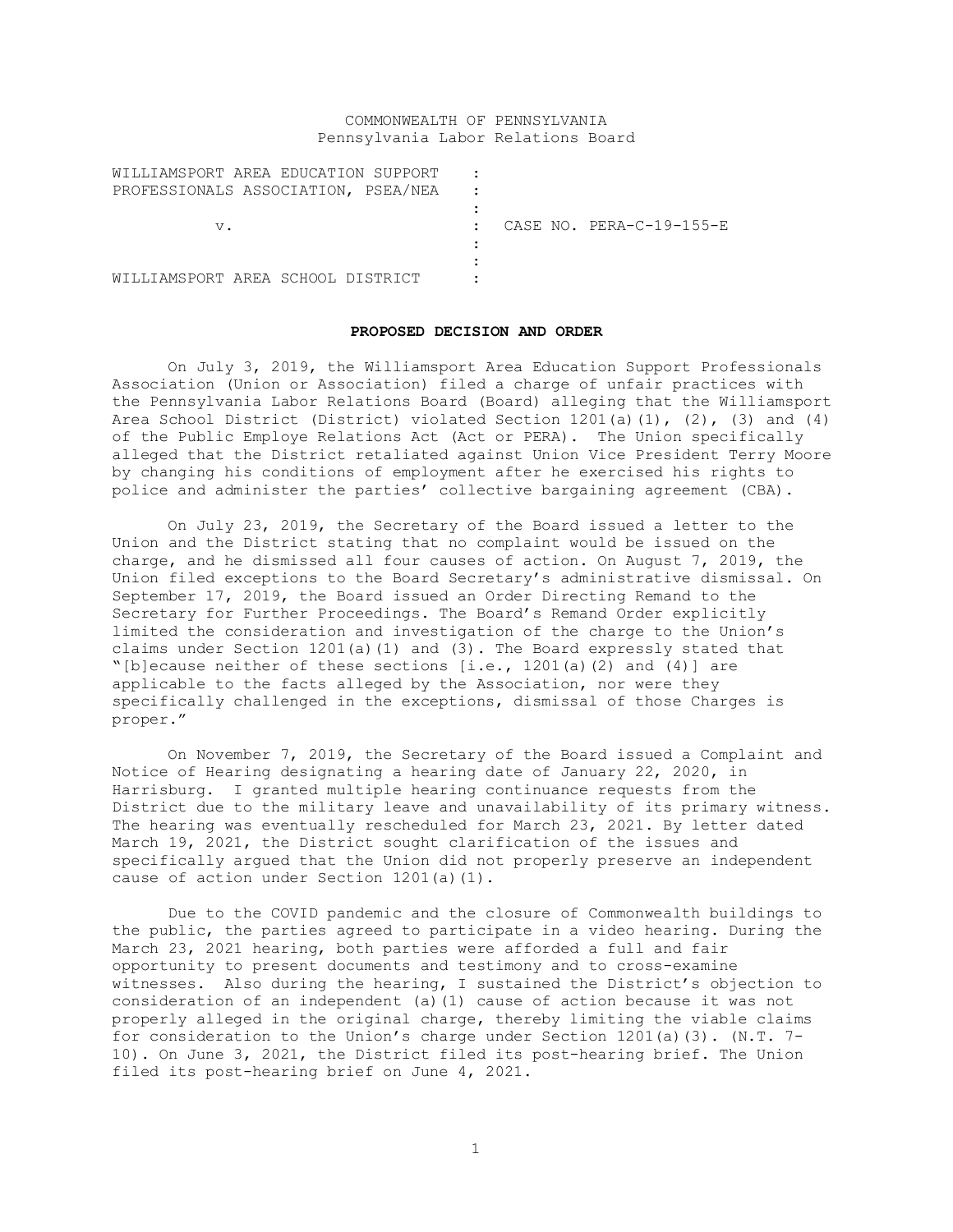The examiner, based upon all matters of record, makes the following:

## **FINDINGS OF FACT**

1. The District is a public employer within the meaning of Section 301(1) of PERA. (N.T. 7)

2. The Union is an employe organization within the meaning of Section 301(3) of PERA. (N.T. 7)

3. Terry Moore was an audio-visual technician (A-V Tech)during the 2018-2019 school year. In that position, Mr. Moore worked with the District's security system, cameras, phone systems, public address systems and white boards. In May 2019, the Union and the District negotiated a Memorandum of Understanding (MOU) that reclassified the positions in the technology department. As a result of the MOU, Mr. Moore was reclassified as a Tier 2 Computer Technician, effective July 1, 2019. Mr. Moore's job duties as a Tier 2 Computer Technician remained the same as when he was an A-V Tech, but his hours were reduced by .5 hours per day for the same salary as before. (N.T. 48-49, 83, 90-91, 105-110; District Exhibit 8)

4. In 2016 or 2017, Mr. Moore was appointed the Union Vice President and became involved in processing grievances. The issue of supervisors performing bargaining unit work was a persistent issue, however, there had not been good proof of these allegations to satisfy the District. (N.T. 56- 58)

5. Jeremy Loveland is the Director of the technology department at the District. As Technology Director, Mr. Loveland oversees the entire technology department, all electronic devices and all technology employes, including two network administrators and Mr. Moore. (N.T. 121-122)

6. Dr. Timothy Bowers is the District Superintendent. (N.T. 24; District Exhibit 2)

7. Carey Kurtz is the PSEA UniServ Representative assigned to the District. (N.T. 18-19)

8. Anne Logue is the Director of Human Resources for the District. (N.T. 19, 96-98)

9. Prior to 2019, the security camera system operated with old servers that would malfunction and/or shut off. There was a separate camera server for almost every building. Mr. Moore went to the buildings to reboot the servers. Some cameras would not record properly, and Mr. Moore added more cameras. Cameras and servers malfunctioned regularly. Mr. Moore had his own login password to access the security camera system. His camera access was to ensure proper functioning and recording. (N.T. 50-53, 75, 127)

10. Historically, teachers or administrators submitted work orders generating trouble tickets for technology issues. Those complaints were recorded in a database that Mr. Moore accessed. He then chose the trouble ticket to work on and addressed the complained of issue. The A-V Techs would decide among themselves which trouble tickets they would address. (N.T. 54- 55)

2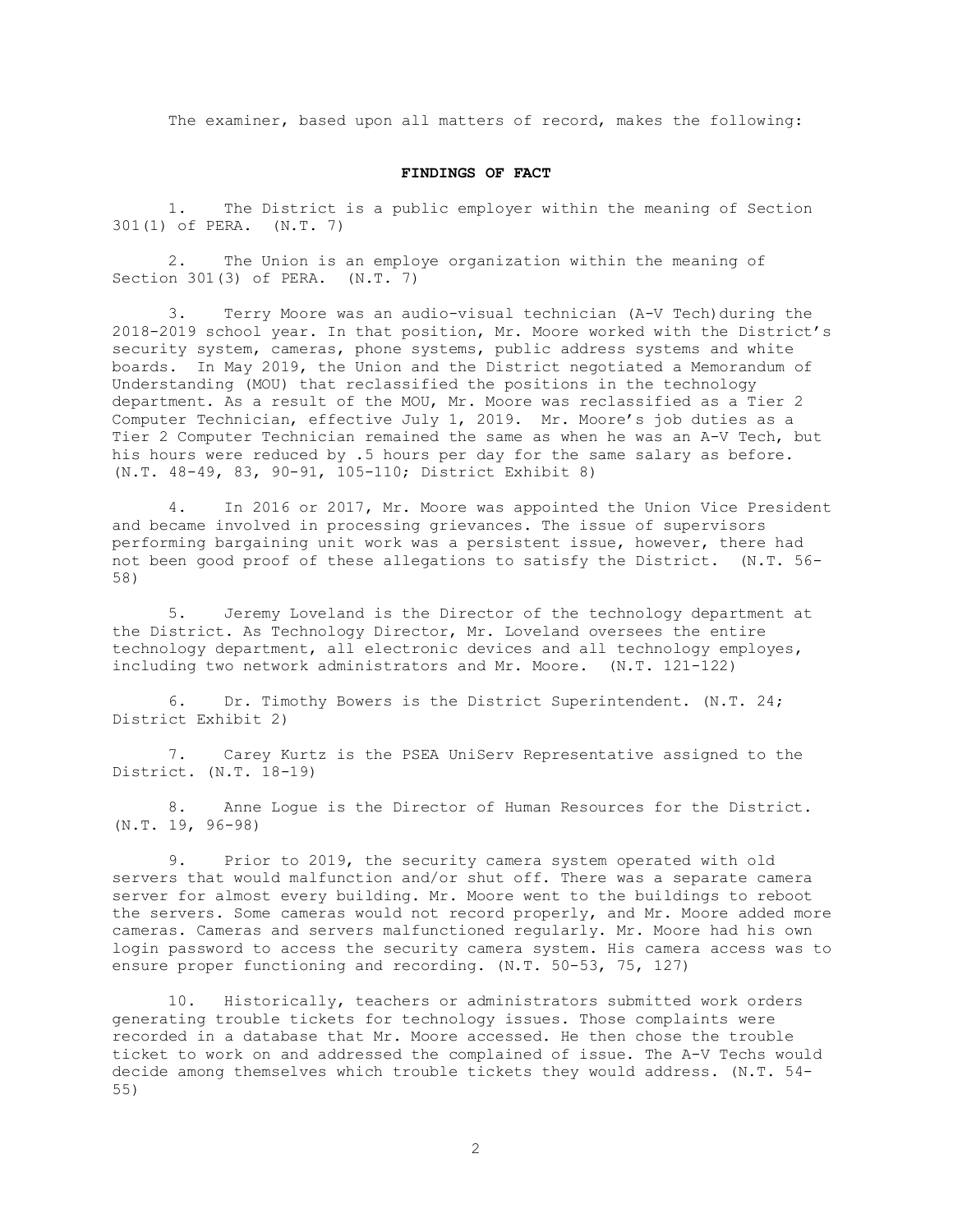11. During the summer of 2018, Mr. Moore was assigned to install white boards throughout the District's buildings. On September 12, 2018, Mr. Loveland held a meeting with Mr. Moore to discuss concerns about perceived deficiencies regarding the white-board project. Also present at the meeting were Mr. Kurtz, Dr. Bowers and Ms. Logue. (N.T. 18-19, 122-123; Joint Exhibit 7)

12. On September 13, 2018, Ms. Logue emailed Mr. Kurtz and Union President Kimberly Kaiser accurately memorializing the meeting held on the prior day. (N.T. 19, 21, 34, 123-124; joint Exhibit 7)

13. The email provides, in relevant part, as follows:

After further discussion regarding our meeting yesterday, we have determined the appropriate course of action pertaining to the issues raised by Jeremy Loveland about Terry Moore's job performance is best addressed via a mid-term evaluation and focused assistance plan. No disciplinary action will be given as a result of the investigatory meeting. However, Jeremy will follow up and complete a mid-term evaluation and focused assistance plan for Terry.

. . . .

A meeting was held on 9/12/18 in Dr. Bowers' conference room . . . . Mr. Loveland stated Mr. Moore's only assigned project for the summer months (2018) was to successfully install 67 new white boards and projectors at various schools throughout the district. Mr. Loveland stated that while Mr. Moore was on vacation, some of the equipment arrived and a co-worker inventoried, labeled and prepped the equipment to be ready for installation upon Mr. Moore's return. Mr. Loveland stated Mr. Moore did not communicate well to the appropriate personnel throughout these installations, and these installations did not occur timely or efficiently. Additionally, Mr. Moore requested assistance on the project, which Mr. Loveland agreed to but deemed unnecessary given the scope and time to complete the project. Additionally, Mr. Loveland stated Mr. Moore was required to receive a directive on every minute detail of the project, and did not take ownership of it, including where the installations should be, etc. This stalled the completion of the project immensely. As outlined in Mr. Moore's job description, his position includes the ability to problem solve and provide advice and guidance regarding the technical and electronic capabilities and installation of equipment the district purchases. Mr. Moore stated in the meeting that he inventoried all existing boards and projectors in advance of the new equipment arriving, and logged the make, model, serial number, room location and bulb requirements to ensure enough bulbs were onsite. Mr. Loveland indicated this was not a directive given to Mr. Moore to complete. Mr. Moore also advised he spent a large amount of time correcting various issues in the buildings prior to installation. He stated many rooms have "challenges" and this is what took up a large amount of his time. Mr. Loveland stated these issues were poorly communicated to him and the Administrators in the applicable school. Additionally, the issues were not extreme and did not require a lengthy amount of time to remedy.

(Joint Exhibit 7)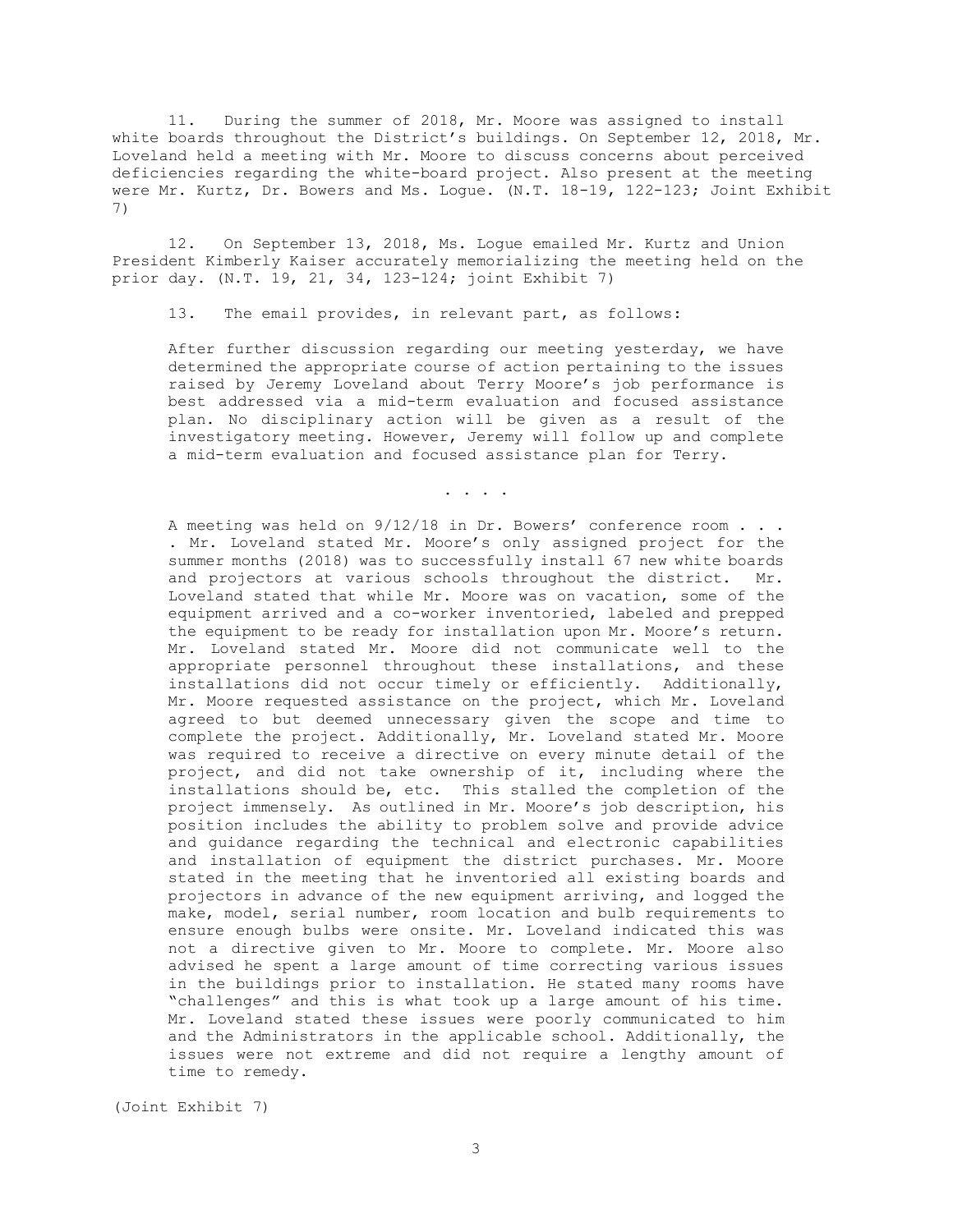14. The mid-term evaluation for Mr. Moore did not occur and neither did the focused assistance plan. Mr. Moore did not receive any discipline for his performance issues. He did not receive an unsatisfactory rating for the 2018-2019 school year. His overall performance review was "meets requirements." (N.T. 23, 50, 105-106, 124)

15. Over the course of approximately one year, the Union filed several grievances complaining that custodial supervisors were performing bargaining unit work. After further investigation of those grievances, the Union learned that the supervisors were assisting bargaining unit employes and not depriving bargaining unit members of their overtime. At a meeting on March 14, 2019, Dr. Bowers had told the Union that if it can show that at any time work was taken away, the District would rectify the situation and compensate bargaining unit employes who lost overtime. (N.T. 24, 31-32, 110- 111; Joint Exhibit 8)

16. On Sunday, March 17, 2019, a bargaining unit employe went to work at the Lycoming Valley Intermediate School (Lycoming Valley), and Custodial Supervisor Scott Ferguson was cleaning. The employe knew the date, time, and place Mr. Ferguson was performing bargaining unit work, and reported it to Mr. Moore. (N.T. 36-39, 74)

17. On Tuesday, March 19, 2019, between 8:16 a.m. and 8:18 a.m., Mr. Moore accessed the security camera footage from March 17, 2019, at Lycoming Valley. (N.T. 26, 36, 59, 75, 128-129)

18. Mr. Moore contacted Mr. Kurtz and informed him that he looked at the video for Lycoming Valley and saw Mr. Ferguson doing cleaning work with a dust mop and a wet mop. With that proof, Mr. Kurtz filed Grievance No. 3- 2019 (Grievance), on March 26, 2019, with Human Resources Director, Anne Logue. Ms. Logue was away from the District at the time. (N.T. 25-26, 36, 59-62, 101; Joint Exhibit 8)

19. The "STATEMENT OF GRIEVANCE" provides as follows: Scott Ferguson was observed on video cleaning at Lycoming Valley on Sunday, March 17, 2019. The Association spoke to the custodians who work in that building and no one was called and offered overtime or extra hours to work that day." (Joint Exhibit 8)

20. Upon her return to the District, Ms. Logue discussed the Grievance with Dr. Bowers, and they concluded that they needed more time to investigate. Dr. Bowers asked Mr. Loveland to determine if someone accessed the security camera footage from March 17, 2019, at Lycoming Valley. Mr. Loveland asked Network Administrator Josh Klinger to run an audit in the District's network of video recorders to determine what video was accessed and by whom. (N.T. 101, 128, 137)

21. By email exchanges with Dale Crans, the Supervisor of Maintenance and Facilities, Ms. Logue verified that Mr. Ferguson did in fact perform bargaining unit work at Lycoming Valley. (District Exhibit 1)

22. When Dr. Bowers asked Mr. Loveland to determine who accessed the security camera system at Lycoming Valley for March 17, 2019, he did not mention anything about a supervisor doing bargaining unit work. Dr. Bowers also asked Mr. Loveland if he authorized the access, to which Mr. Loveland replied in the negative. Dr. Bowers did not mention anything about someone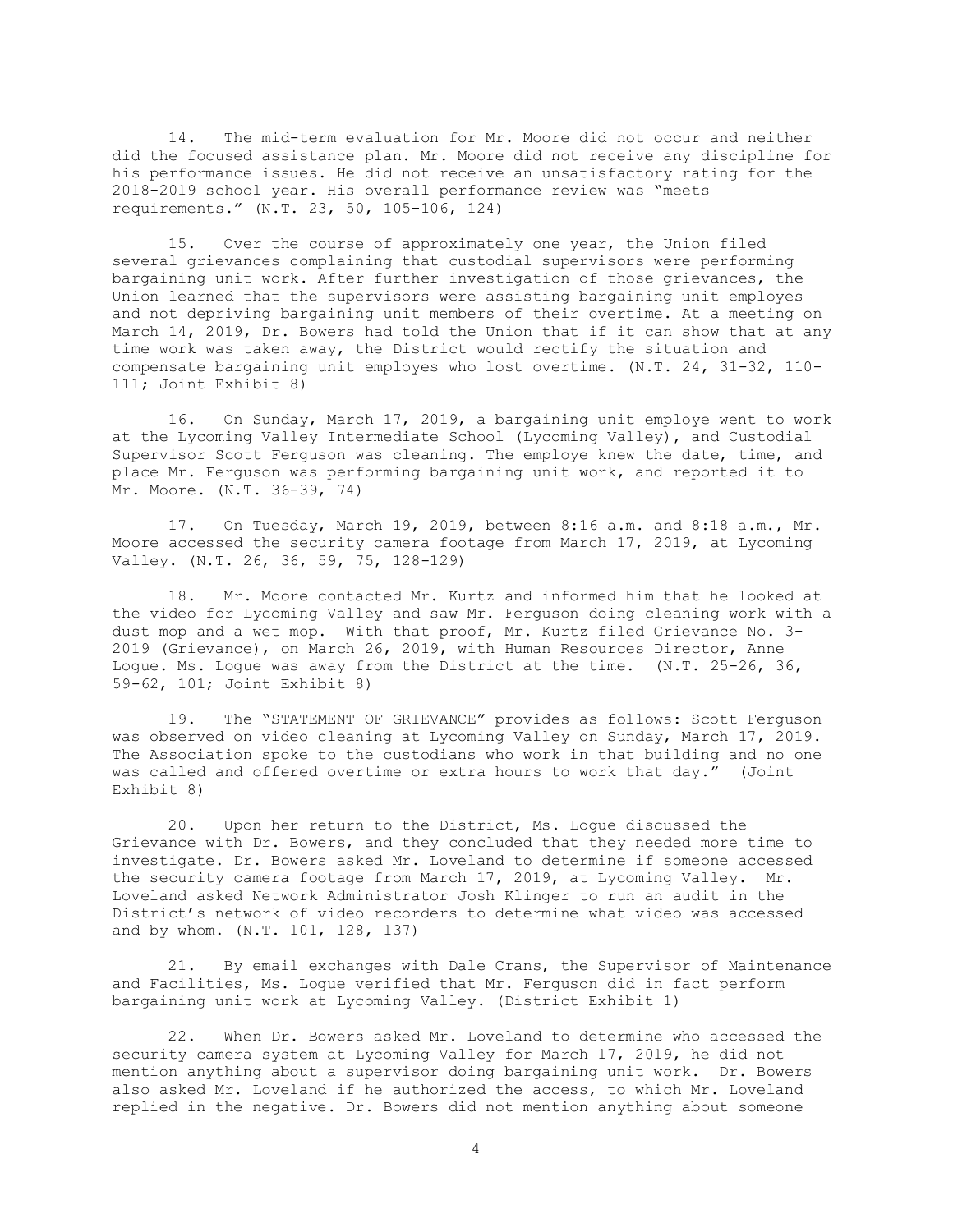accessing the video to support a grievance filing. Mr. Loveland credibly testified that he "had no idea" that there was a grievance about a supervisor doing bargaining unit work. (N.T. 137-138, 148-149)

23. Mr. Klinger informed Mr. Loveland that Mr. Moore logged into the Lycoming Valley server system at 8:16 on Tuesday, March 19, 2019, and specifically performed a search to the camera showing Mr. Ferguson. (N.T. 128-129; District Exhibit 2)

24. On April 1, 2019, Mr. Moore met with Mr. Loveland. During that meeting, Mr. Loveland prohibited Mr. Moore from accessing security cameras until further notice. Mr. Loveland informed Mr. Moore that he breached a trust, that maintaining the integrity and security of the camera systems required Mr. Moore to seek prior approval before accessing the footage and that he should not be accessing information on other employes without permission. (N.T. 32, 50, 60-62, 85, 131-132, 142)

25. Mr. Kurtz knew that Mr. Moore accessed the security camera recordings without prior authorization from the administration, but he believed that Mr. Moore did not need authorization because such access was part of his job as an A-V Tech. Mr. Kurtz also knew that Mr. Moore accessed the video on work time. (N.T. 40-41)

26. Article 11-8 of the CBA provides, in relevant part, as follows:

RELEASE TIME – The District recognizes the right of the Association to designate building representatives to assist in grievance investigation. Grievance investigation will take place, whenever possible, during such time as neither the grievant(s), nor building representatives are scheduled to work. Should processing or investigation of a grievance be necessary during the working hours of the building representatives or the grievant, prior written authorization must be obtained from the Human Resources Director or his/her designee.

(N.T. 46-47; Joint Exhibit 6, Article 11-8)

27. The Union was the grievant. No one from the Union requested release time to investigate the Grievance or to police the contract during working hours from Ms. Logue or her office. It is generally acceptable to Ms. Logue when she learns that some Union business was conducted on work time without prior authorization from her office. (N.T. 105, 114; Joint Exhibit 8)

28. On April 1, 2019, Ms. Logue denied the Grievance because the administration wanted to investigate further. (N.T. 26-27, 100; Association Exhibit 1)

29. Brett Leinbach is the District's Director of Finance and Accounting. While reviewing payment requests for March 2019, Mr. Leinbach noticed that Mr. Moore submitted mileage reimbursement for the use of his personal vehicle for travelling to every building, every day in the month of March 2019, for 756.7 miles, which he thought was unusual. (N.T. 115-118; District Exhibit 3)

30. On April 8, 2019, Mr. Leinbach emailed Mr. Loveland reporting the mileage reimbursement request and questioning the need for Mr. Moore to drive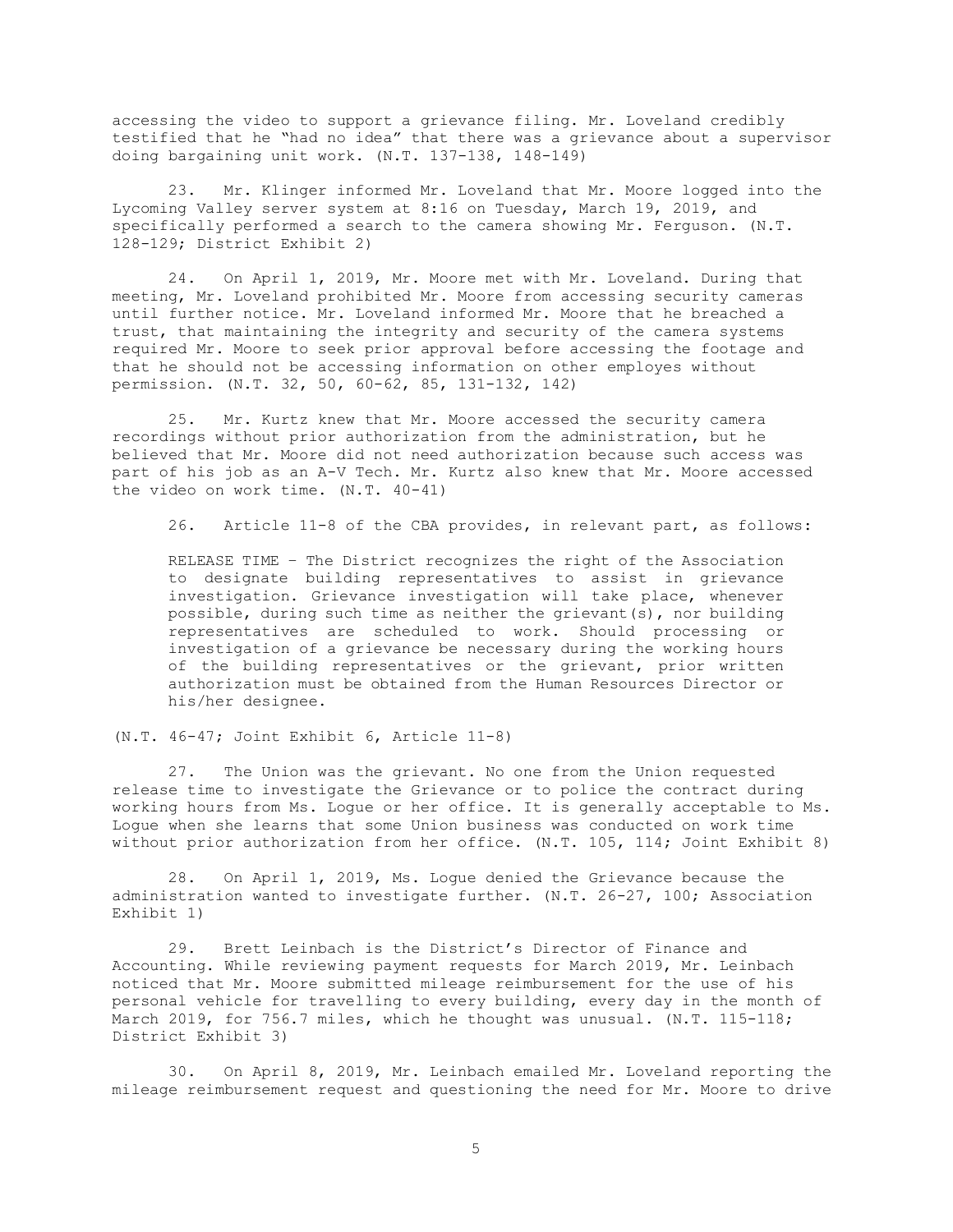to every building every day. (N.T. 78-81, 118-120, 125-126; District Exhibit 3)

31. Also on April 8, 2019, Mr. Loveland met with Mr. Moore and told him that he is to use the District vehicle for official travel unless it is not available, which had been the policy, and that the District vehicle had been available during a majority of his travels during March 2019. Mr. Loveland also communicated the same message to all the employes in the technology department. (N.T. 62, 124-127; District Exhibit 6)

32. Although Mr. Moore's mileage reimbursement submission was verified as legitimate, the District requires the use of the technology department vehicle to reduce expenditures for mileage reimbursement. (N.T. 118-120, 145; District Exhibit 4)

33. Mr. Loveland followed up the meeting with an email the same day. This email stated, in relevant part, as follows:

In summary for our meeting earlier today you will be assigned tasks by an administrator each day to be completed. You are not to accept any task or trouble ticket unless assigned to you by an administrator. Unless directed to do so by an administrator, you are not to travel to any building. If you are required to travel to a building to complete an assignment, you are to take the WASD Technology Department vehicle. If that vehicle is not available, you may be directed by an administrator to take your personal vehicle.

Your hours have also been modified to allow for proper supervision and task assignment. Beginning tomorrow, April 9, 2019, your work hours begin at 8:00 AM and end at 4:30 PM, to include a 30 minute lunch break.<sup>1</sup>

Also, in summary of the meeting we had on Monday, April 1, 2019, you are not to access the security camera system at WASD for any reason until further directed by an administrator.

34. Mr. Moore was told during the April 8, 2019 meeting that he was not trustworthy. Mr. Moore's new start and end time were an hour later than before. Work hours for the technology department employes vary depending on job responsibilities and personal lives. Although not common, their hours are adjusted at different times, especially during the summer when employes like to start earlier and end earlier. (N.T. 69, 86, 132-133; District Exhibits 4 & 5)

35. Mr. Loveland does not recall whether he learned of the Grievance before or after April 8, 2019, when he changed Mr. Moore's starting and ending time, required him to obtain specific work assignments from an administrator and obtain permission to travel to buildings to complete those assignments. The vehicle policy equally applies to all employes. (N.T. 149- 150; District Exhibits 4 & 6)

<sup>(</sup>N.T. 65-68, 143-145; Joint Exhibit 9)

<span id="page-5-0"></span><sup>&</sup>lt;sup>1</sup> The shortening of Mr. Moore's workday did not become effective until July 1, 2019.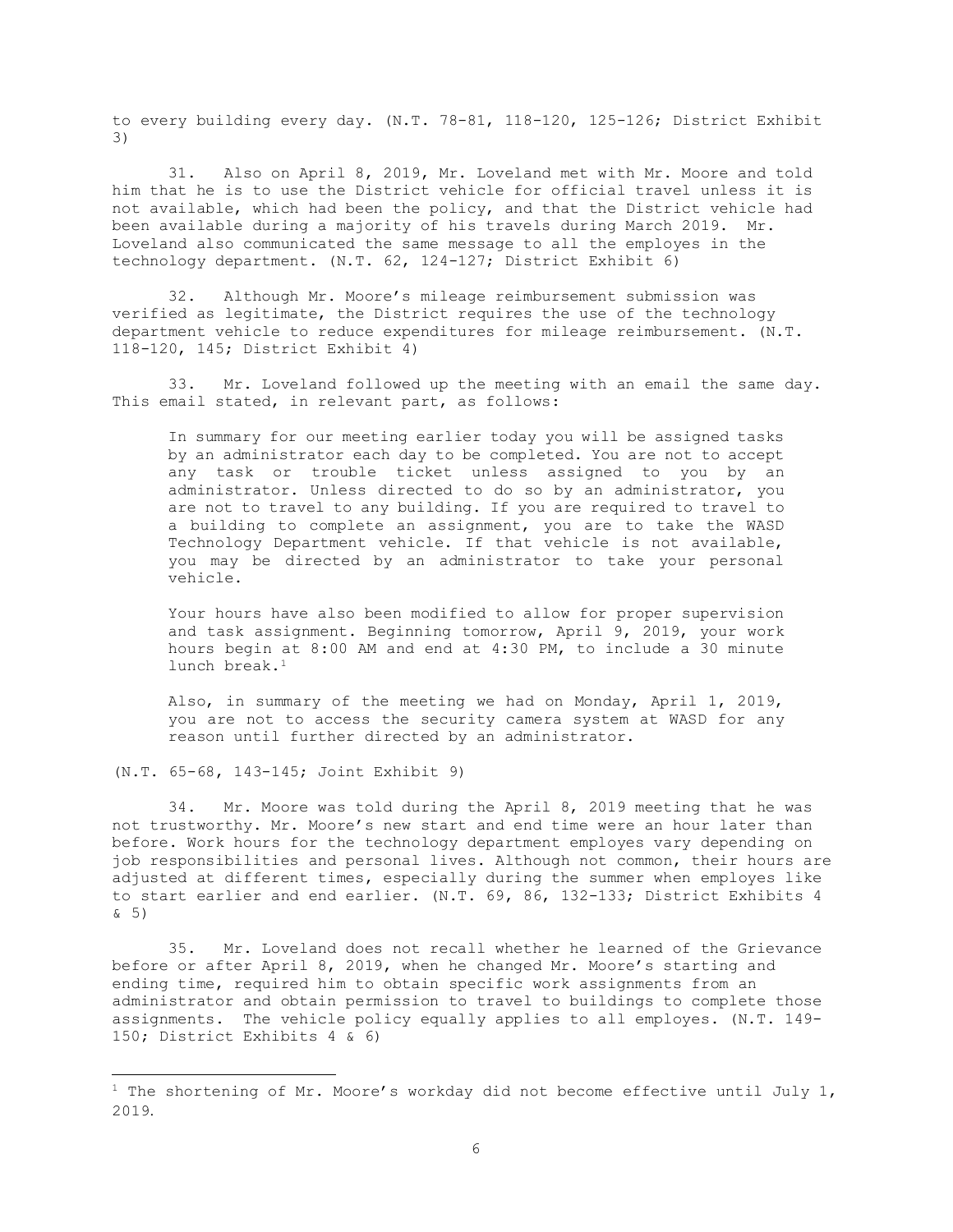36. On April 9, 2019, Mr. Kurtz sent the following email to Ms. Logue:

I am writing to inform you that the Association no longer desires a meeting on April 15th regarding this grievance as we will be submitting this grievance to arbitration. Both you and Dr. Bowers asked us to provide evidence that supervisors were taking away work from members of the bargaining unit. We did so, but the grievance was still denied and in addition, the district has chosen to retaliate against one of our officers by removing his access to security video because "he cannot be trusted." We did not want to file another grievance on this issue without proper documentation, so when Terry Moore was informed that Scott Ferguson was working at Lycoming Valley on Sunday afternoon, he viewed video to confirm this fact before we filed the grievance. The administration uses video evidence against our members, but the association is not permitted to have access to similar evidence to prove that the supervisors are violating the contract. Immediately after the grievance was filed, Terry was informed that he could no longer access the security videos. We have attempted to cooperate with the administration on this issue and the response we receive is to punish our officers for providing evidence of contract violation. This action is a clear violation of Pennsylvania labor law and will be addressed separately.

(N.T. 36-38; Association Exhibit 2)

37. On April 11, 2019, Mr. Loveland emailed the entire technology department as follows: "If you need to travel to our buildings, take the Department van if it's available. If it's being used, you are authorized to take your personal vehicle. Do not take your personal vehicle without checking to see if the van is available." (N.T. 81; District Exhibit 6)

38. Mr. Kurtz spoke with Dr. Bowers regarding the Grievance on April 16, 2019, and resolved the Grievance. The same day, Ms. Logue emailed the District's official response. (N.T. 28-30, 102; Joint Exhibit 10)

39. The District's April 16, 2019 response stated, in relevant part, as follows:

Dr. Bowers and Mr. Kurtz discussed the grievance via telephone conference on April 16th. After further review of the facts surrounding the grievance, Dr. Bowers stated that relief will be granted and the most senior custodian at Lycoming Valley Intermediate School will be compensated for overtime for 2 ½ hours, provided the custodian perform 2 ½ hours of custodial duties for the district. Upon completion of such work, the custodian will be compensated for the 2 ½ hours overtime via normal payroll processing.

(Joint Exhibit 10)

40. In July 2020, Mr. Loveland verbally informed Mr. Moore that he could resume accessing his own work orders and the camera system. (N.T. 71)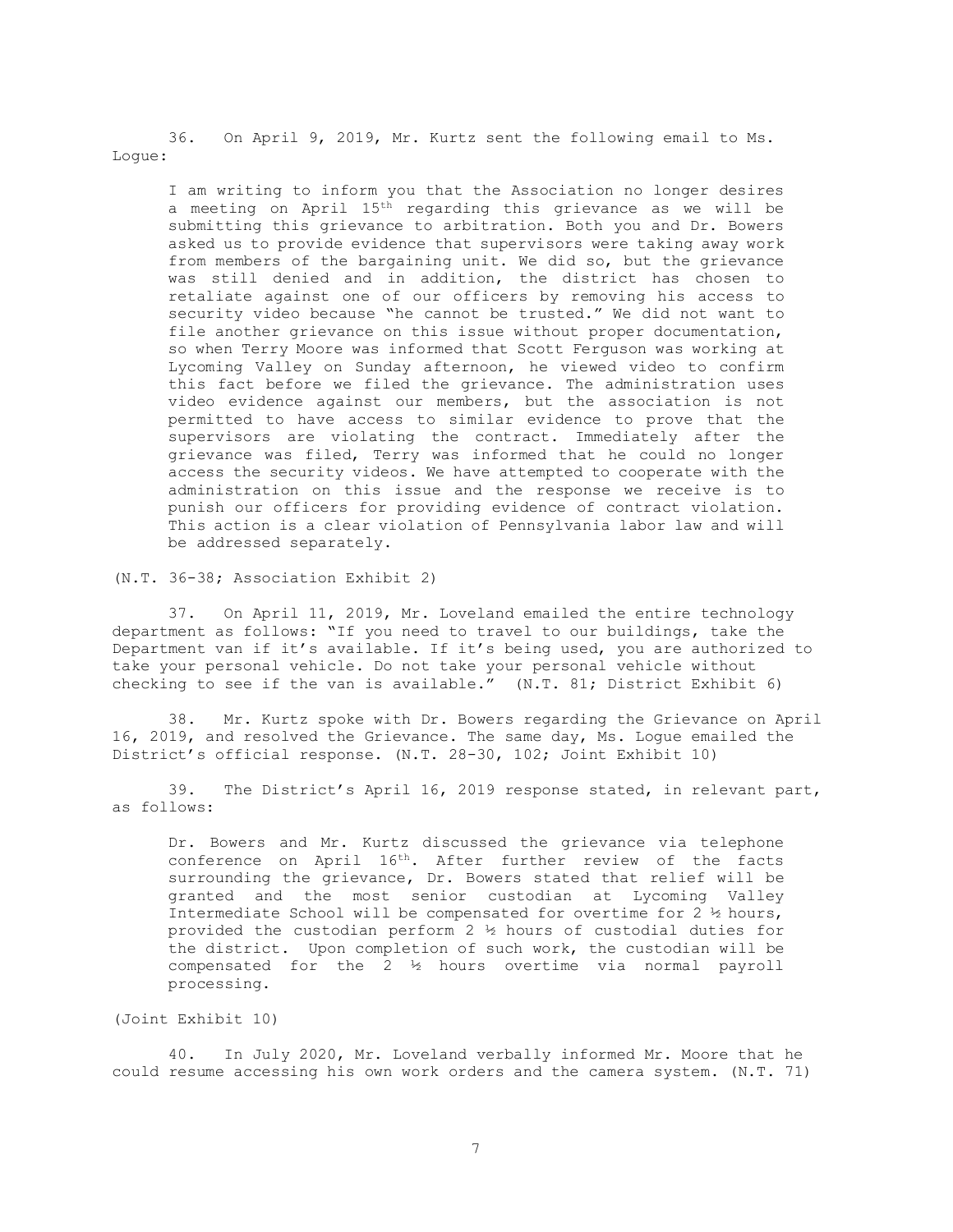#### **DISCUSSION**

After the close of the Union's case-in-chief, the District moved for the dismissal of the charge for failure to prove the elements of discrimination under Section 1201(a)(3). (N.T. 95). I denied the motion at that time. (N.T. 96). In its post-hearing brief, the District renewed its motion for dismissal of the charge, arguing that the Union failed to establish a prima facie case of discrimination with substantial evidence. (District Brief at 1 & 8). The Union argues that the District retaliated against Mr. Moore when it changed Mr. Moore's terms and conditions of employment immediately after he investigated and processed the Grievance complaining of a supervisor doing bargaining unit work. (Union Brief at 5-6). In changing his employment conditions, argues the Union, Mr. Loveland specifically directed the following: Mr. Moore was not to access the District's camera system, which was part of his duties since 2010; he was directed to use the technology department van for all business travel, unless it was unavailable; he was directed not to assign himself any trouble tickets or work tasks and he was to receive those assignments from an administrator; he was not to travel to any District building, unless assigned by an administrator; and his hours were changed. (Union Brief at 5).

In a discrimination claim, the complainant has the burden of establishing that the employe(s) engaged in protected activity, that the employer knew of that activity and that the employer took adverse employment action that was motivated by the employe's involvement in protected activity. St. Joseph's Hospital v. PLRB, 473 Pa. 101, 373 A.2d 1069 (1977). Motive creates the offense. PLRB v. Stairways, Inc., 425 A.2d 1172 (Pa. Cmwlth. 1981).Because direct evidence of anti-union animus is rarely presented or admitted by the employer, the Board and its examiners may infer animus from the evidence of record. Borough of Geistown v. PLRB, 679 A.2d 1330 (Pa. Cmwlth. 1996); York City Employes Union v. City of York, 29 PPER 1 29235 (Final Order, 1998). An employer's lack of adequate reason for the adverse action taken may be part of the employe's prima facie case. Stairways, supra; Teamsters Local 312 v. Upland Borough, 25 PPER 1 25195 (Final Order, 1994). Other factors include: any anti-union activities or statements by the employer that tend to demonstrate the employer's state of mind, the failure of the employer to explain its action against the adversely affected employe(s), and the effect of the employer's adverse action on other employes and their protected activities. PLRB v. Child Development Council of Centre County, 9 PPER ¶ 9188 (Nisi Decision and Order, 1978). Although close timing of an employer's adverse action alone is not enough to infer animus, when combined with other factors, close timing can give rise to the inference of anti-union animus. <u>Teamsters Local No. 764 v. Montour County</u>, 35 PPER 12 (Final Order, 2004); AFSCME, AFL-CIO, Council 13 v. Commonwealth, Department of Labor and Industry, 16 PPER ¶ 16020 (Final Order, 1984).

In this case, the Union and the District disagree over whether the manner in which Mr. Moore investigated the Grievance constituted protected activity. The Union argues that accessing the security camera system, which was part of Mr. Moore's daily job duties, to provide the proof that the District had required that supervisors were performing bargaining unit work, was protected and necessary to police the parties' CBA and substantiate the Grievance. (Union Brief at 6-7). The Union further maintains that the fact that Mr. Moore engaged in Union business for less than 2 minutes during his work time is of no moment because the Human Resources Department often overlooked and accepted brief, unauthorized Union activity during work hours. (Union Brief at 7).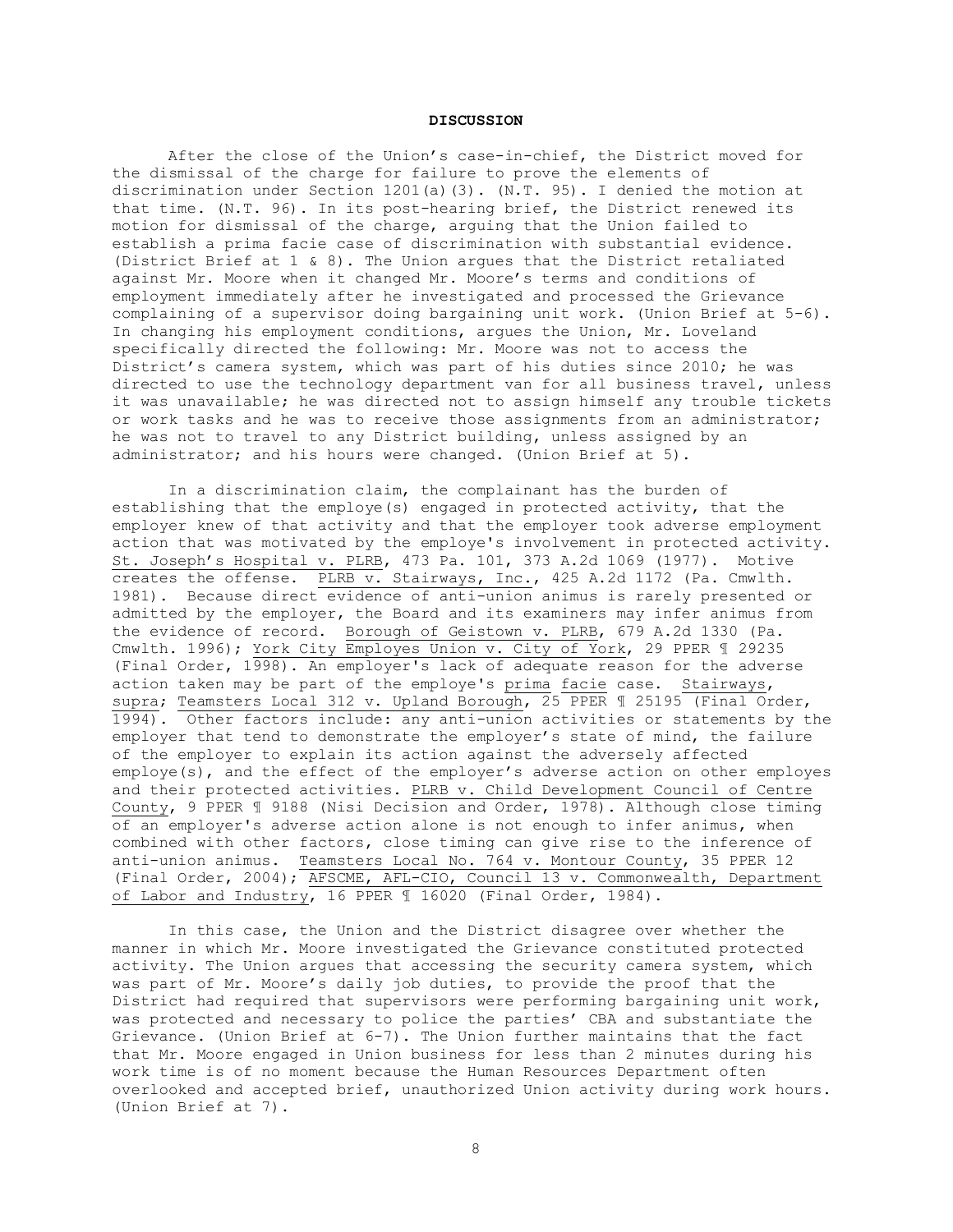I agree with the Union that the District has a past practice of overlooking the performance of some Union business during work time without prior authorization. Mr. Moore's use of two minutes of work time for his activities would not, in this case, render those activities unprotected. However, I agree with the District that Mr. Moore was not engaged in protected activity when he accessed the security camera system for the purpose of viewing Supervisor Scott Ferguson performing bargaining unit work. Although the filing of grievances, investigating grievances and obtaining information to police collective bargaining agreements are protected activities under PERA, the activity in this case was not protected. Mr. Moore had access to the District's security camera system for the purpose of ensuring proper operation of the cameras and the servers as part of his regular job duties. He did not have authorization from any District administrator to access the system for personal or Union business. The proper way to have obtained the footage would have been to file the Grievance, based on the report of the bargaining unit member who told Mr. Moore that Mr. Ferguson was performing the work at Lycoming Valley on Sunday, March 17, 2019, and then submit an information request to the District for the footage to process the Grievance or obtain prior authorization to access the footage himself. The bargaining unit employe's report to Mr. Moore, alone, was sufficient to prove the allegations in the Grievance, without the footage.

Mr. Moore had no more of a right to access the security camera footage to investigate the Grievance or police the contract, without approval, than he did to use the District's vehicle to attend an offsite Union meeting without approval. Similarly, for example, a secretary with access to personnel records does not have the right to rummage through employe records, without prior authorization or a valid, recognized District business purpose, to discover suspected evidence of grievable offenses, such as payroll or promotional violations. The unauthorized use of District equipment for Union business is not protected, but access to information contained on District equipment or through the use of District equipment is attainable through the proper channels by requesting that information from the District in pursuit of policing the contract or the filing of a grievance. If the District were to refuse a valid information request, the Union's remedy would be to pursue an unfair practice charge for that reason.

The fact that Mr. Moore had daily, authorized access to the camera system does not protect his retrieval of the footage of Mr. Ferguson because the retrieval of the two-day old footage was not within the scope of his authorized and recognized duties at the District. Mr. Moore, without authorization, accessed two-day old footage of another District employe's activities on District property. In fact, Mr. Moore testified that his usual access to the camera system had been to ensure proper functionality by viewing camera footage of class changes that occurred the same day. There is no evidence that his duties included access to days old recordings to view employes' activities without a directive to do so from an administrator. The District trusts its employes who have access to certain equipment and information to use that access within the scope of District authorized business. Absent protected activity, the Union is unable to establish a prima facie case of discriminatory retaliation for changing Mr. Moore's terms and conditions of employment, and I have granted the District's renewed motion for dismissal of the charge.

The Union and the District also disagree over whether the District was aware of Mr. Moore's investigation of Mr. Ferguson through the use of the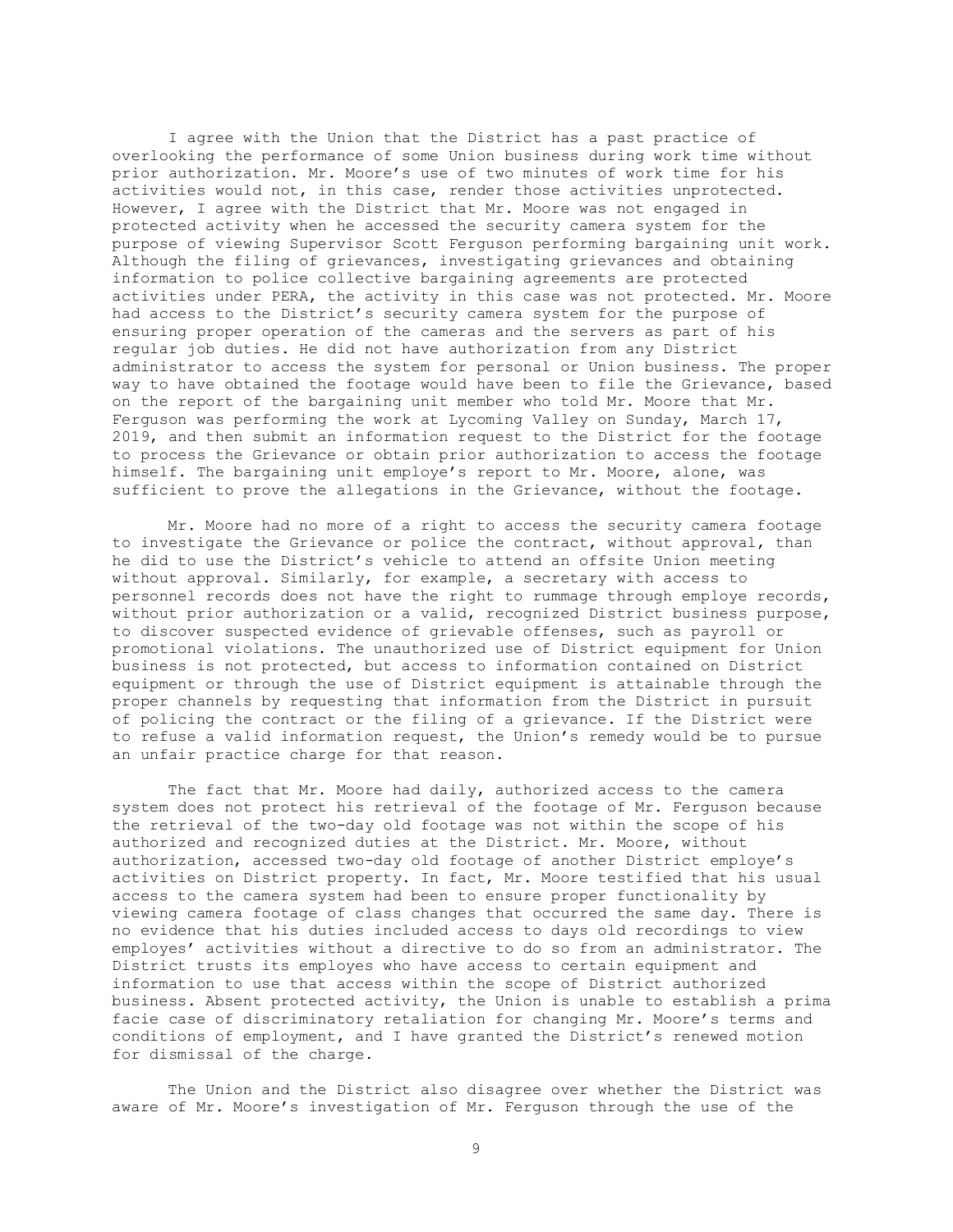security camera system when they changed Mr. Moore's working conditions. My consideration of the District's motion for dismissal is limited to the Union's case-in-chief. Based on the Union's case-in-chief, there is no evidence that Mr. Loveland may have learned of the Grievance, either independently or from Dr. Bowers. Therefore, I also grant the District's motion for dismissal because the Union did not establish that Mr. Loveland had the requisite knowledge of Mr. Moore's Grievance investigation activities when he restricted Mr. Moore's camera access.

Moreover, based on the substantial and credible evidence of the record as a whole, I find that Mr. Loveland indeed lacked any knowledge of Mr. Moore's Grievance investigation when he learned that Mr. Moore accessed the security camera system without authorization and restricted Mr. Moore's access to that system. Mr. Loveland credibly testified that, when Dr. Bowers asked Mr. Loveland to determine who accessed the security camera system at Lycoming Valley for March 17, 2019, he did not mention anything about a supervisor doing bargaining unit work. Dr. Bowers asked Mr. Loveland if he authorized the access, and Mr. Loveland replied that he did not. Significantly, Dr. Bowers did not mention anything about someone accessing the video for supporting the Grievance filing, and Mr. Loveland credibly testified that he "had no idea" that there was a grievance about a supervisor doing bargaining unit work. (F.F. 22). Mr. Loveland, and not Dr. Bowers, took administrative action against Mr. Moore to change his working conditions and, therefore, those changes could not have been motivated by the Grievance filing or investigation as a matter of law. Accordingly, Mr. Loveland lacked the requisite knowledge in this case. $2$ 

The Union argues that Mr. Loveland's testimony, that he could not remember exactly when he became aware that a grievance had been filed pertaining to the footage of Mr. Ferguson, is not credible. (Union Brief at 8). However, this testimony related to Mr. Loveland's April 8, 2019 meeting with, and same-day email to, Mr. Moore that resulted from Mr. Leinbach's concerns about Mr. Moore's mileage reimbursement submission for the month of March 2019. Accordingly, Mr. Loveland testified that he had no knowledge of the Grievance investigation as of April 1, 2019, but he could not recall if he had such knowledge as of April 8, 2019. Once the District established that Mr. Loveland did not have knowledge of the Grievance or the purpose of Mr. Moore's viewing of the footage of Mr. Ferguson, it was the Union's burden on rebuttal or cross examination to establish that knowledge. Mr. Loveland's testimony, that he did not remember having any knowledge of the Grievance on April 8, 2019, which I credit, does not establish that he had knowledge when he changed Mr. Moore's working conditions on that day. He certainly lacked knowledge on April 1, 2019, when he restricted Mr. Moore's access to the security camera system and network. Additionally, as the District emphasizes in its brief, none of the exhibits referencing the Grievance demonstrate that Mr. Loveland received any notification of the Grievance or the reason for Mr. Moore's accessing the footage. The record, therefore, does not establish that Mr. Loveland had knowledge or notice as of April 1, 2019, or April 8, 2019.

<span id="page-9-0"></span> $2$  Mr. Loveland was not questioned about whether his knowledge that Mr. Moore was the Union's Vice President caused him to assume or believe that Mr. Moore's retrieval of the Ferguson footage was Union or Grievance related. The record only establishes that Mr. Loveland viewed the activity as unauthorized and a breach of trust, without actual knowledge of Mr. Moore's purpose.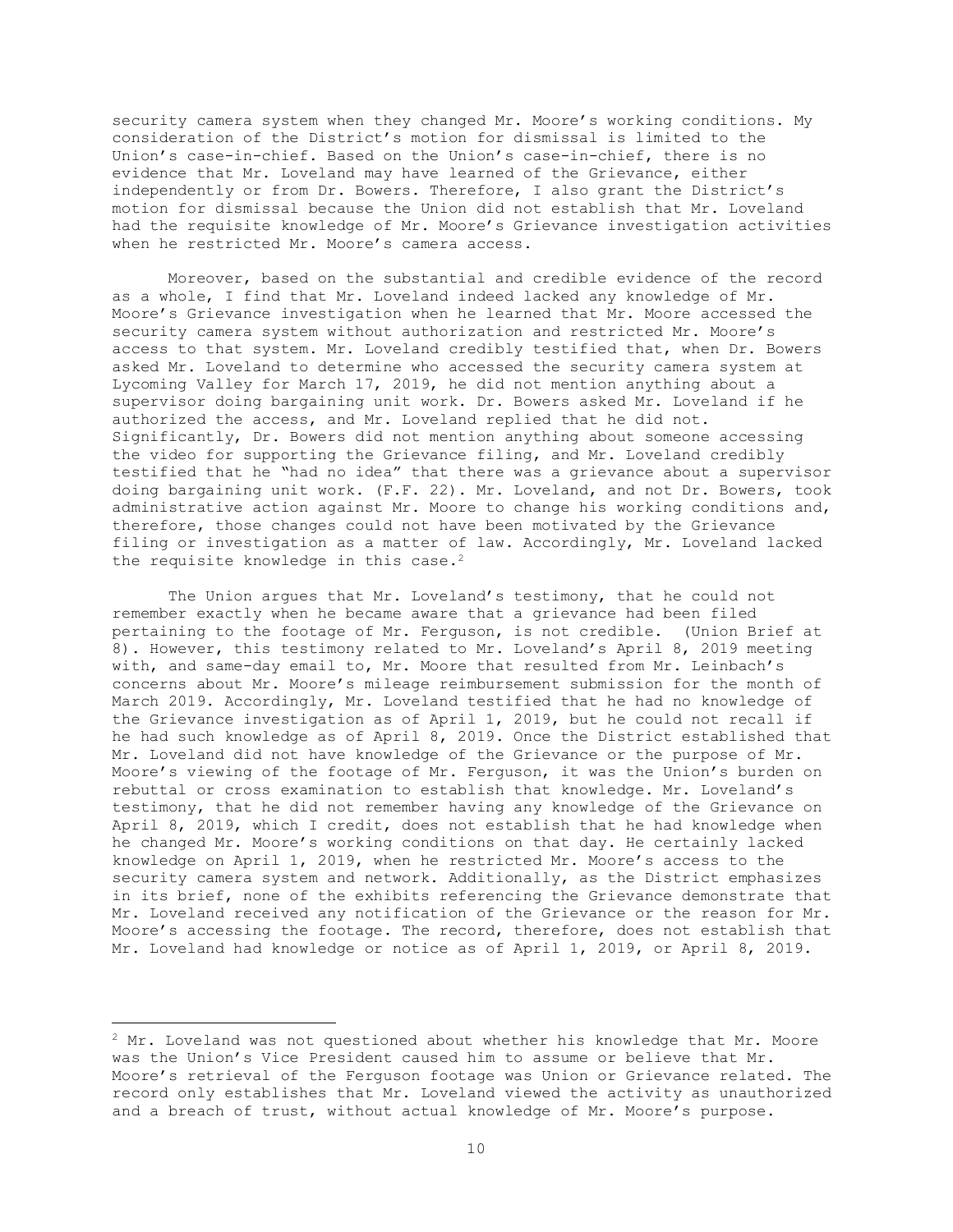Also, Dr. Bowers and Ms. Logue were involved with the Union in prior discussions in March 2019, related to supervisors performing bargaining unit work. The record does not establish that Mr. Loveland was part of those discussions, nor would he have been since the cleaning work at issue did not involve his department. Therefore, Mr. Loveland would not have known that the Union was taking issue with the subject when he learned that Mr. Moore viewed two-day old footage of Mr. Ferguson cleaning at Lycoming Valley. The Grievance was filed with Ms. Logue, and Dr. Bowers was copied. Mr. Loveland is not copied on any of the emails related to the removal of bargaining unit work or the filing of the Grievance. (Association Exhibit 1, Joint Exhibits 7 & 10). Discussions about the Grievance were between Dr. Bowers and Ms. Logue, without the involvement of Mr. Loveland. The investigation took place with the Director of Maintenance Facilities, Dale Crans. (N.T. 102).

The Union further contends that Dr. Bower's knowledge that someone accessed the camera system for filing the Grievance can be imputed to Mr. Loveland because Dr. Bowers directed Mr. Loveland to investigate the identity of the person who accessed the system. The Union asserts that the "sole reason that Bowers initiated this investigation was because he was displeased that Moore had accessed the video for the purpose of the [G]rievance." (Union Brief at 10). However, at the time Dr. Bowers initiated the investigation, he did not know the identity of the person who accessed the system. He did not order the investigation of Mr. Moore. Also, the record does not establish that Dr. Bowers directed Mr. Loveland to take any action against the person identified as having accessed the camera system or that Dr. Bowers would have expected Mr. Loveland to take any action. Rather, Mr. Loveland, who did not know about the Grievance or the purpose of viewing footage of Mr. Ferguson, independently restricted Mr. Moore's access to the system. Accordingly, Dr. Bower's knowledge that the footage was accessed to support the Grievance filing cannot be imputed onto Mr. Loveland in this case.

The Union further contends that the changes in Mr. Moore's working conditions were not related to any performance issues but were specifically related to the District's anger and mistrust regarding Mr. Moore's access to the District's camera footage and, therefore, establish unlawful motive. (Union Brief at 12). The District, however, is not disputing that Mr. Loveland denied Mr. Moore access to the camera system because of Mr. Moore's unauthorized access to that system, which Mr. Loveland considered a breach of trust. The problem for the Union is that Mr. Loveland did not know about the Grievance investigation purpose of the access and the access was not protected, even if he had known. Indeed, there is no evidence of record that Mr. Moore ever told Mr. Loveland about the Grievance investigation purpose of his accessing the Ferguson footage either at the April 1, 2019 meeting or the April 8, 2019 meeting. The District actually agrees with the Union that Mr. Loveland was motivated by Mr. Moore's accessing the video, which he considered a breach of trust and confidentiality. That motive, however, is not unlawful in this case. Even if the motive for each of the changes to Mr. Moore's working conditions flowed from his unauthorized video camera access for the purpose of filing the Grievance, the motive is lawful because the activity was unprotected, and unknown to Mr. Loveland.

The Union also claims that the District's proffered reasons for changing Mr. Moore's working conditions were pretextual, supporting an inference of unlawful motive. (Union Brief at 12-13). However, as previously stated, if Mr. Moore's activities were unprotected then adverse employment actions related to those activities are lawful. Additionally, I credit the District's explanations for the changes Mr. Loveland made to Mr. Moore's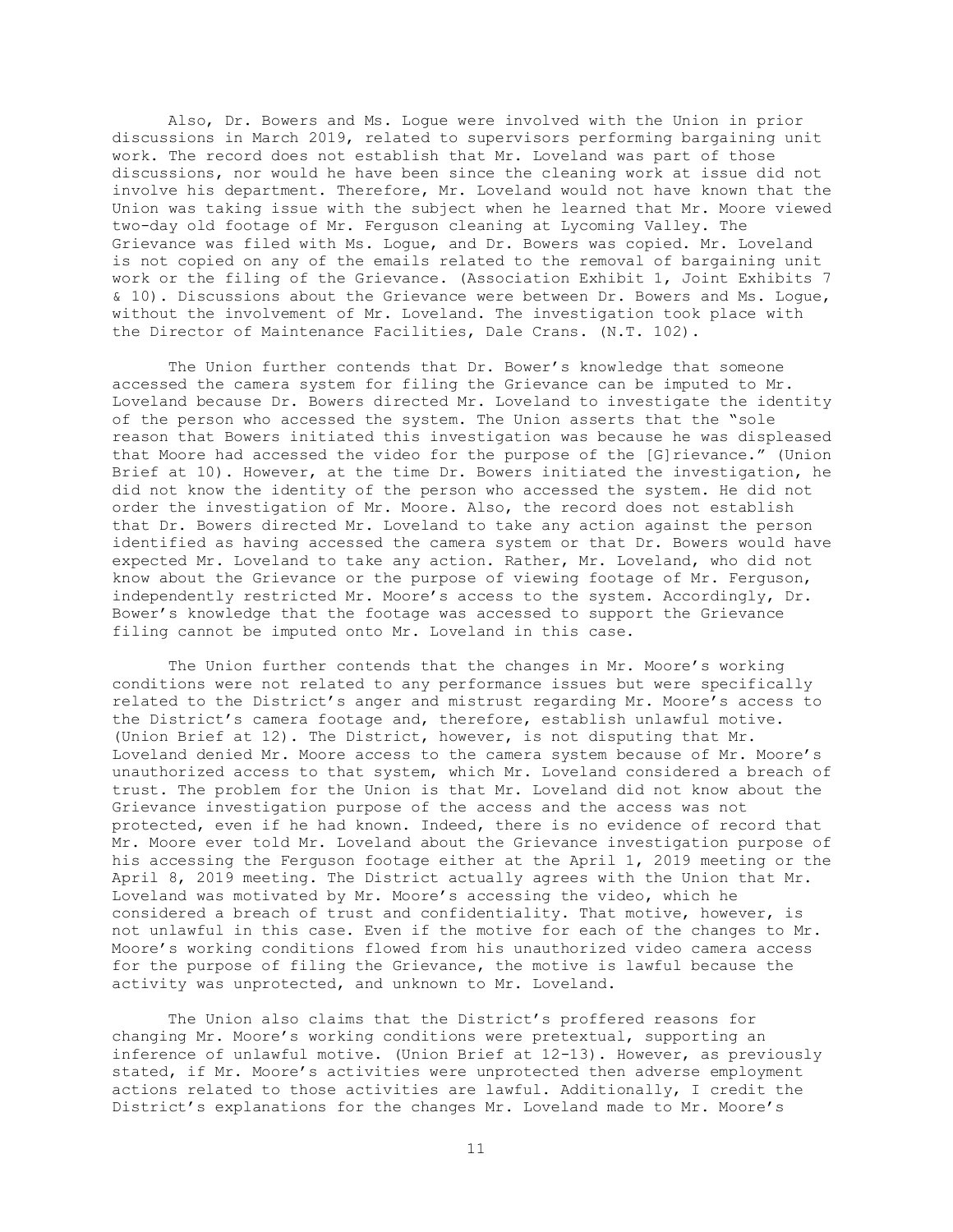conditions of employment as all relating to a perceived need on the part of the District to increase supervision of Mr. Moore after his perceived breach of trust, confidentiality and the vehicle-use policy.

Mr. Loveland immediately restricted Mr. Moore's camera access upon learning that Mr. Moore accessed two-day old footage to investigate a District employe without prior authorization, which the District does not dispute. Mr. Loveland required Mr. Moore to receive work assignments from an administrator instead of assigning work to himself. This flows from the perceived breach of trust after accessing the camera system on work time, and Mr. Moore's violation of existing District policy to use the technology vehicle which was available. Consequently, the District legitimately and credibly wanted more monitoring of Mr. Moore's work activities.

Mr. Loveland's restriction of traveling to other buildings flowed from the complaint he received from the Finance Director over whether Mr. Moore really needed to go to every building in the District every day. Making sure that Mr. Moore used the District vehicle for travel was simply the reiteration of an existing policy. Mr. Moore already knew about the travel policy. Mr. Loveland emailed all technology employes on April 11, 2019, to make sure everyone knew about the travel policy and the need to lower the mileage reimbursements for the use of personal vehicles. Mr. Loveland wanted to make sure that Mr. Moore was not traveling all over the District assigning himself tasks that could have been completed more efficiently by coordinating the work assignments better and reducing constant travel back and forth. Changing Mr. Moore's hours, which is not prohibited by the CBA, was also an attempt to increase supervision of Mr. Moore. The District does not dispute that it wanted to increase supervision after a perceived breach of trust and to coordinate assignments to reduce Mr. Moore's daily traveling. I find that these reasons were credible, not pretextual and not unlawfully motivated.

Mr. Moore has been involved in the processing of grievances at the District since his initial appointment to the position of Union Vice President in 2016 or 2017. After engaging in that protected activity, Mr. Moore experienced some performance issues related to the installation of white boards during the summer of 2018, for which Mr. Loveland and Dr. Bowers counseled him and for which Mr. Loveland planned on implementing a mid-term evaluation and focused improvement plan. The evaluation and improvement plan did not occur because Mr. Loveland thereafter pursued a mentoring approach and seemingly Mr. Moore's performance improved. Significantly, however, the District did not use the white-board deficiencies to discipline Mr. Moore, even though he had filed grievances and disputed work removal for over a year. In effect, nothing adverse came from the white-board incident other than counseling about better communications, following directives and meeting expectations. In this regard, there is no evidence of a pattern of retaliation against Mr. Moore for his protected activities that could serve as a factor from which to infer unlawful intent in this case.

Accordingly, the District has not engaged in unfair practices in violation of Section 1201(a)(1) or (3).

### **CONCLUSIONS**

The hearing examiner, therefore, after due consideration of the foregoing and the record as a whole, concludes and finds as follows: